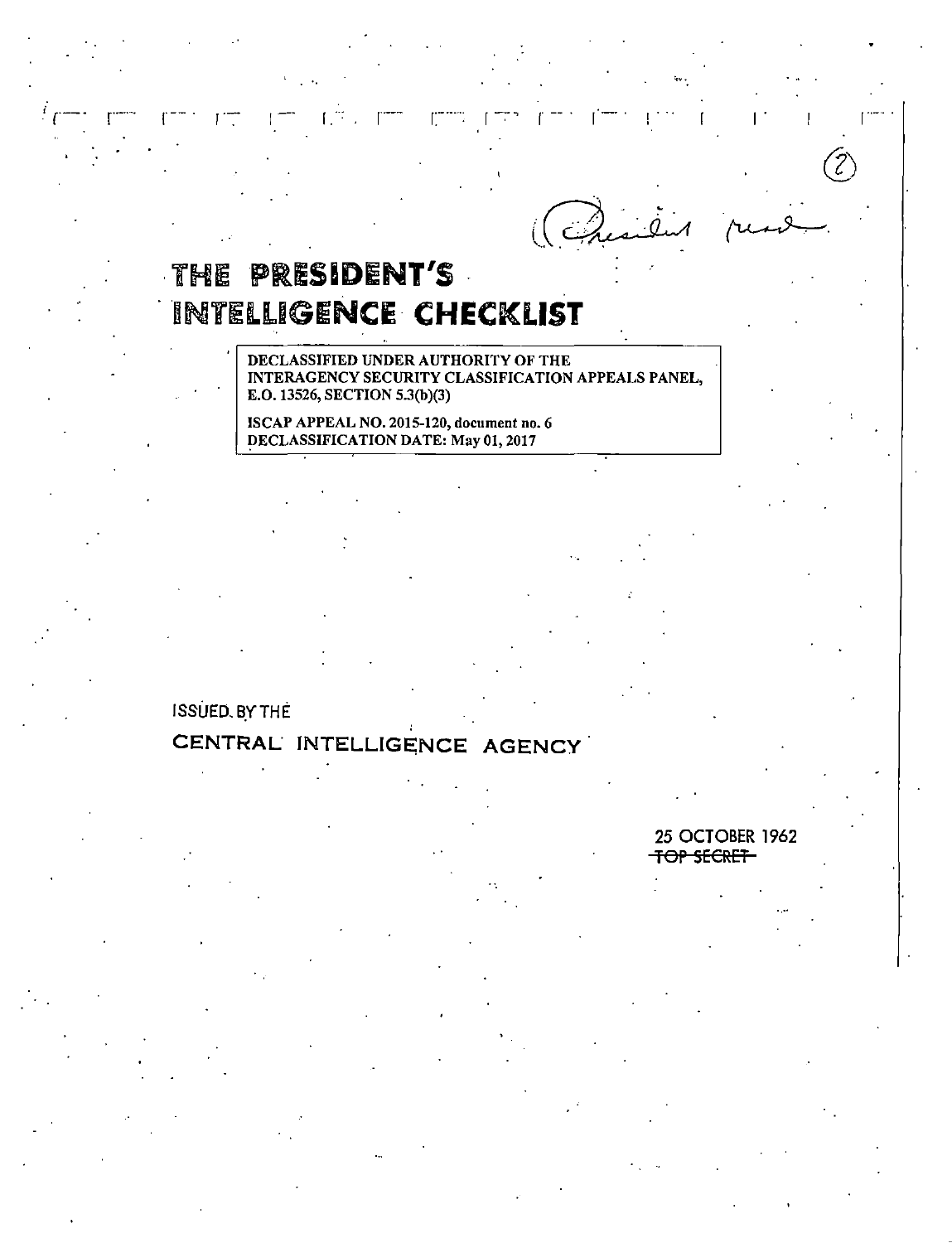Situation in. Cuba

50X1, E.O.13526

50X1, E.O.13526

Photography on Tuesday revealed  $a_{\bullet}$ no new missile sites, and no additional missiles, missile transportation or erectors.

b. We note no change in the pace. of construction, and our estimate of operational readiness at the missile sites is the same; i.e., three more MRBM sites may become operational today (two are already operational), the sixth by next Sunday, and the IRBM sites in December.

We still have not yet  $\mathbf{c}$ . spotted any of the 2200 n.m. missiles. however, called

for "the equipment" and "the fuel station" to be placed in a railroad tunnel near the IRBM site at Remedios.

There is more and more effort d. at concealment, with increasing use of camouflage nets.

We have looked into Soviet е. capability for transporting nuclear warheads by air and submarine. Both are feasible, but we feel air is the. more likely.

The TU-114 transport could f. fly with up to ten warheads non-stop from a Soviet northern airfield such  $\mathsf{as}$ 

 $\sqrt{v}$  an approximate great circle route without overflying any country.

 $(Cont'd)$ 

 $\sim\sqrt{g}$  $\hat{C}$  ,  $\hat{C}$ 

For The President Only-Top-Secret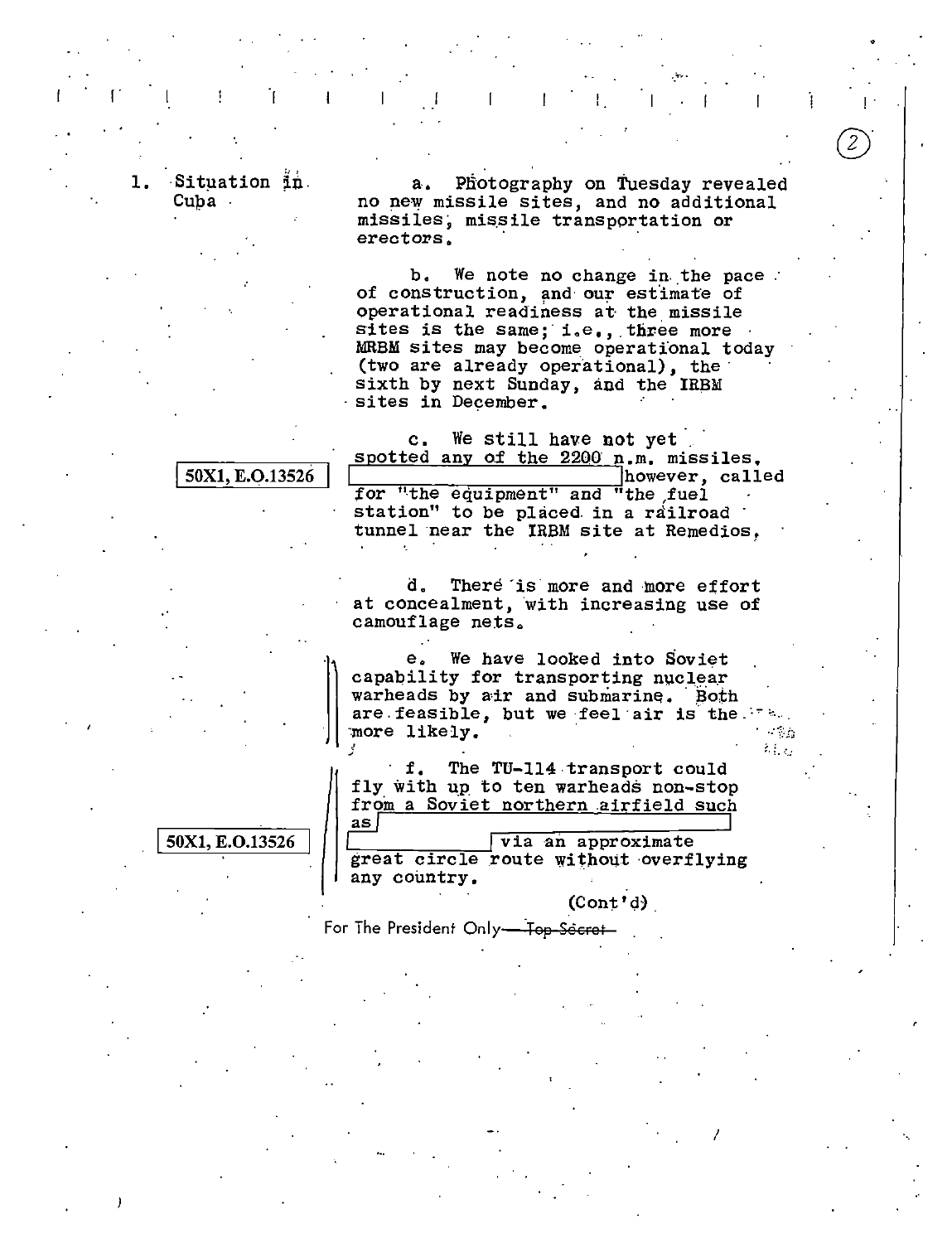g, The standdown of Cuban tactical aircraft continues in effect and all naval and ground units remain on alert status. ·Reports out of Havana, however, are that things are relatively quiet and there is none of the confusion that accompanied the mobilization in April· 1961,

 $\Gamma$  is a function of the set of the set of the set of the set of the set of the set of the set of the set of the set of the set of the set of the set of the set of the set of the set of the set of the set of the set of t

h, The UAR ambassador in Havana has noted that Cuban domestic reporting of the President's speech omits all reference to offensive missile bases in Cuba "which was the direct reason for the action taken." Cuban media take the line set by Castro in his speech, denying there are any offensive weapons in Cuba and never using the word missile.

#### 50X1, E.O.13526

Shipping a. As of 0600 this morning, at least fourteen of the twenty-two Soviet dry cargo ships and tankers en route to Cuba have turned around for home (there.is no·evidence of grouping to form a convoy).

> b. The remaining eight still. are heading for Cuba. Three of these are dry cargo ships which we suspect have entirely non-military cargoes. (One has helicopters on deck, but we have good evidence that these were shipped under a non-military contract.) One of the three, coming from the Soviet Far East, is due to transit.<br>the Panama Canal next week.

For The President Only<del> Top Secret</del> (Cont'd)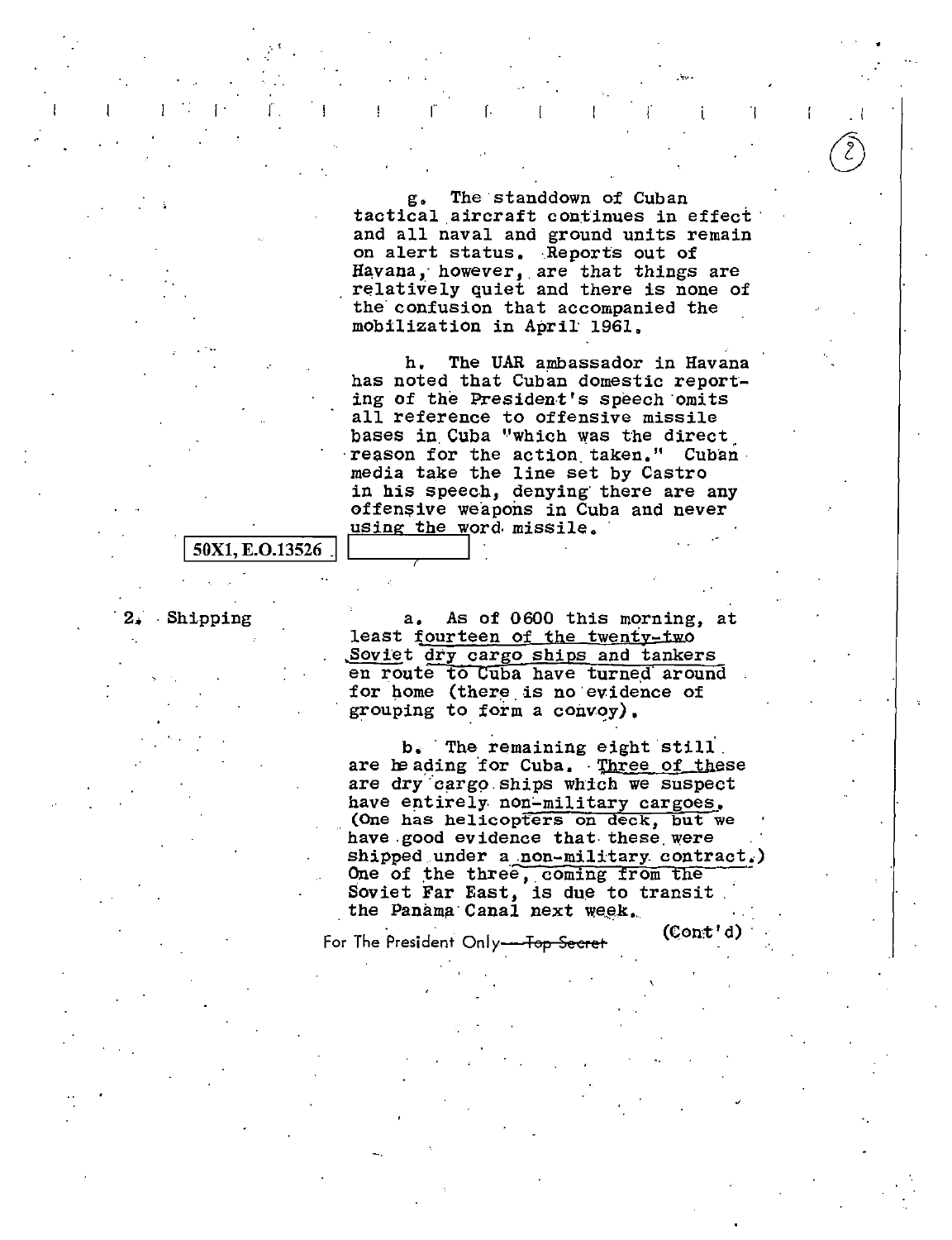c. Of the five tankers still heading towards Cuba, the Bucharest<br>is closest. It is a day and a half to two days out and has now entered the quarantine zone.

 $\boldsymbol{\gamma}[^t$ 

 $\mathbf{f}$ 

 $\mathbf{I}$ 

ł.

 $\overline{\mathcal{L}}$ 

 $\overline{1}$ 

 $\mathbf{d}_{\bullet}$ All of the vessels which turned back did so about noon on Tuesday, well before the President signed the quarantine proclamation.

50X1, E.O.13526

 $3<sub>1</sub>$ **Bloc** Reactions

We have noted no significant  $a_{\bullet}$ movement or deployment in any of the Bloc military forces.

50X1, E.O.13526

c. The naval auxiliary Terek, now under surveillance by a US ship, appears to be backing and filling northwest of the Azores. It may intend to make another submarine rendezvous.

 $(Cont'd)$ 

For The President Only-Top Secret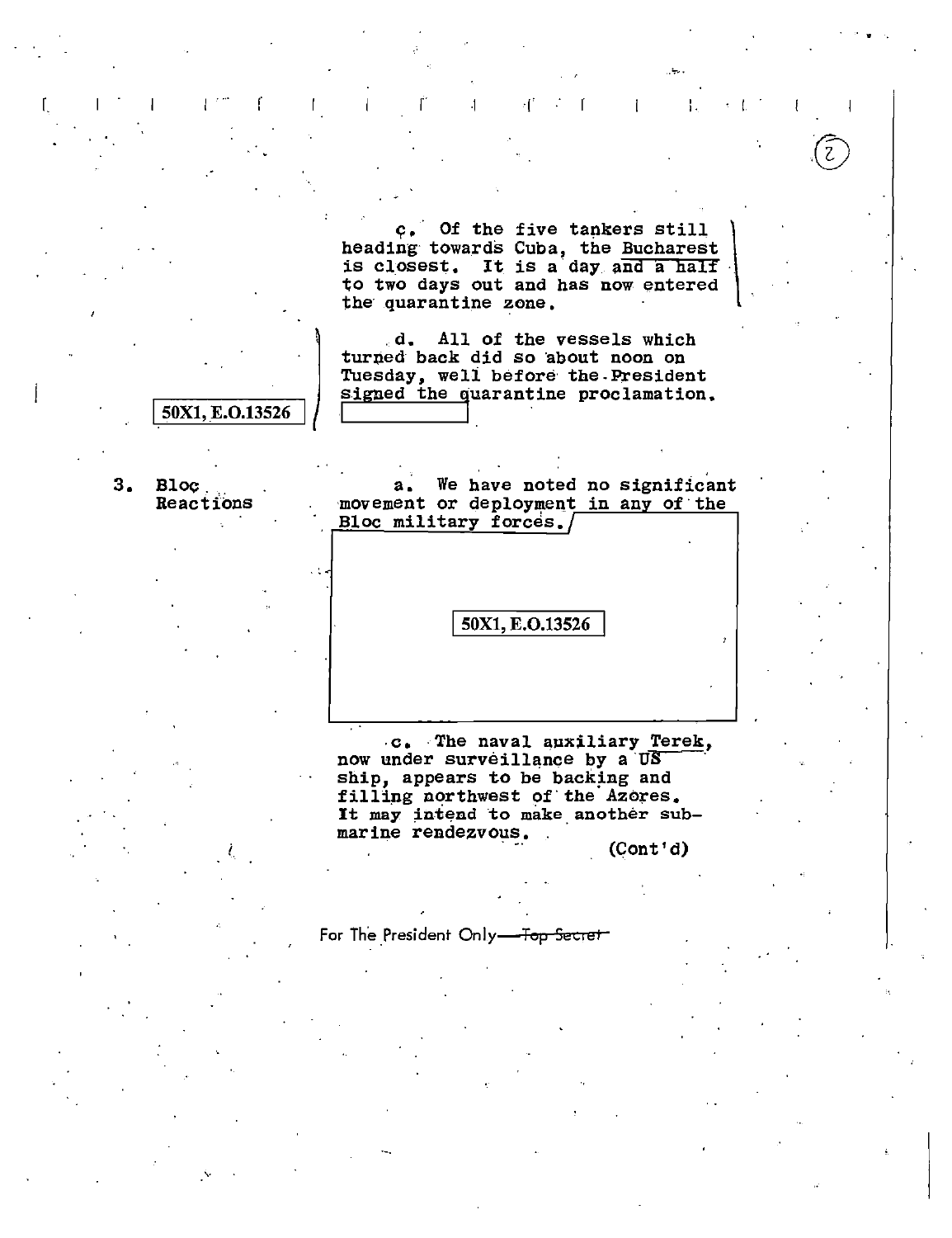d, Soviet and other bloc media are making much of· Khrushchev's statement· favoring a top-level meeting but have not elaborated on the remark. There has been no mention of the diversion of Soviet shipping.

In the result of the set of the set of the set of the set of the set of the set of the set of the set of the set of the set of the set of the set of the set of the set of the set of the set of the set of the set of the se

.......

•

ť

e, Gromyko's remarks on the German situation--the first direct commentary on the problem by a high Soviet official since the President's address on Cuba--were purposely vague and contained no hint of retaliatory measures which might be taken against us in Berlin.

### 4, Non-bloc reaction

r--. .. \

a. Official and unofficial expression of support or understanding for the US position.on Cuba have reached an impressive volume from such. diverse quarters as Switzerland, India and Sudan.

b, Demonstrations against US establishments overseas have so far not been of unmanageable size or force,

c, So far there has been no reaction to the President's reply to U Thant. Neutral representatives at the UN will be concerting again this morning following consultations duct not high concern governments,

For The President Only-Top Secret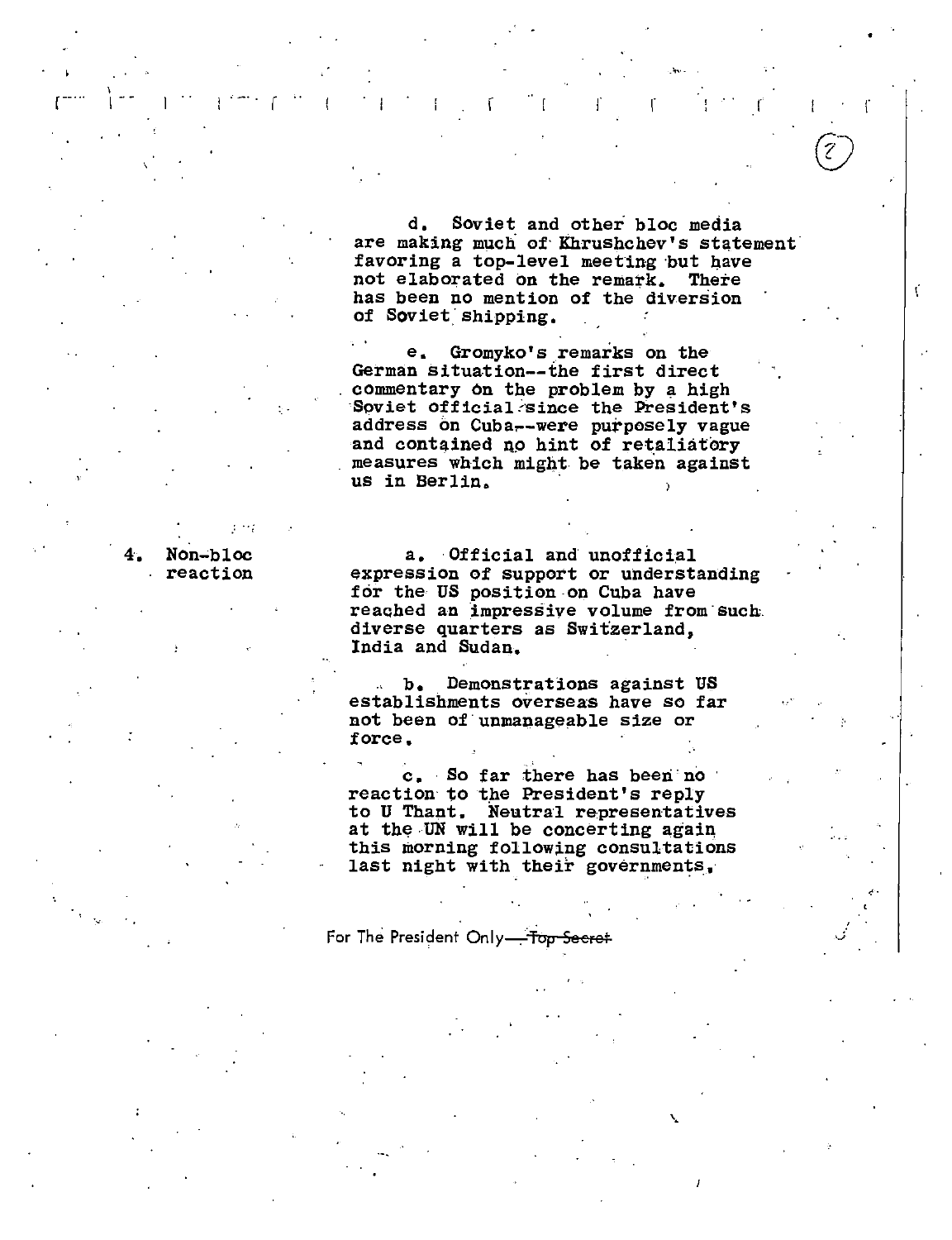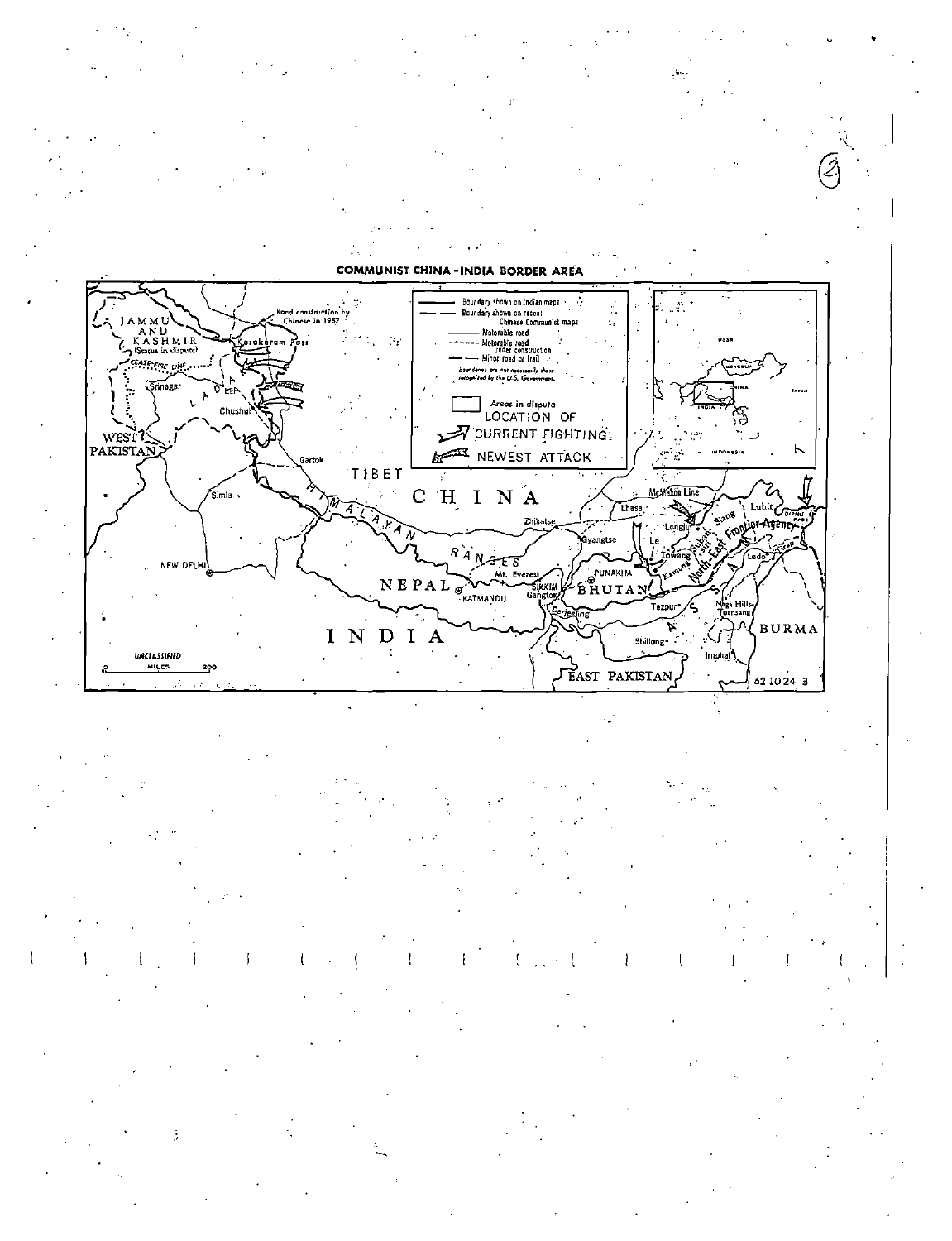..

5. USSR The Soviets put what looked like a Mars probe into parking orbit yesterday, but we think it blew up when  $\frac{1}{50}$  they tried to put it into trajectory.

 $r = r - r - r$ 

6. India-China a. The Chinese continue to attack and haye overrun several more posts in both sectors. New Delhi says they are µow within. five miles of an important Indiaq base (Towang) in the northeast sector.

> b. The offensive seems to have taken much of the starch out of the. Indians. Foreign Secretary Desai told Ambassador Galbraith that India hopes to stab'ilize the front on ridges further south. From there, they plan to harass the Chinese during the winter and reclaim lost ground "in the months and years ahead.".

c. Desai says India wiil need arms from us to do this and will be approaching us on the matter in the next few days. He says India does not expect much from the Soviets: "They have become cautious about Chinese feelings." Even Menon, he says, is unhappy about Soviet aid prospects.

 $(Cont'd)$ 

For The President Only-For-I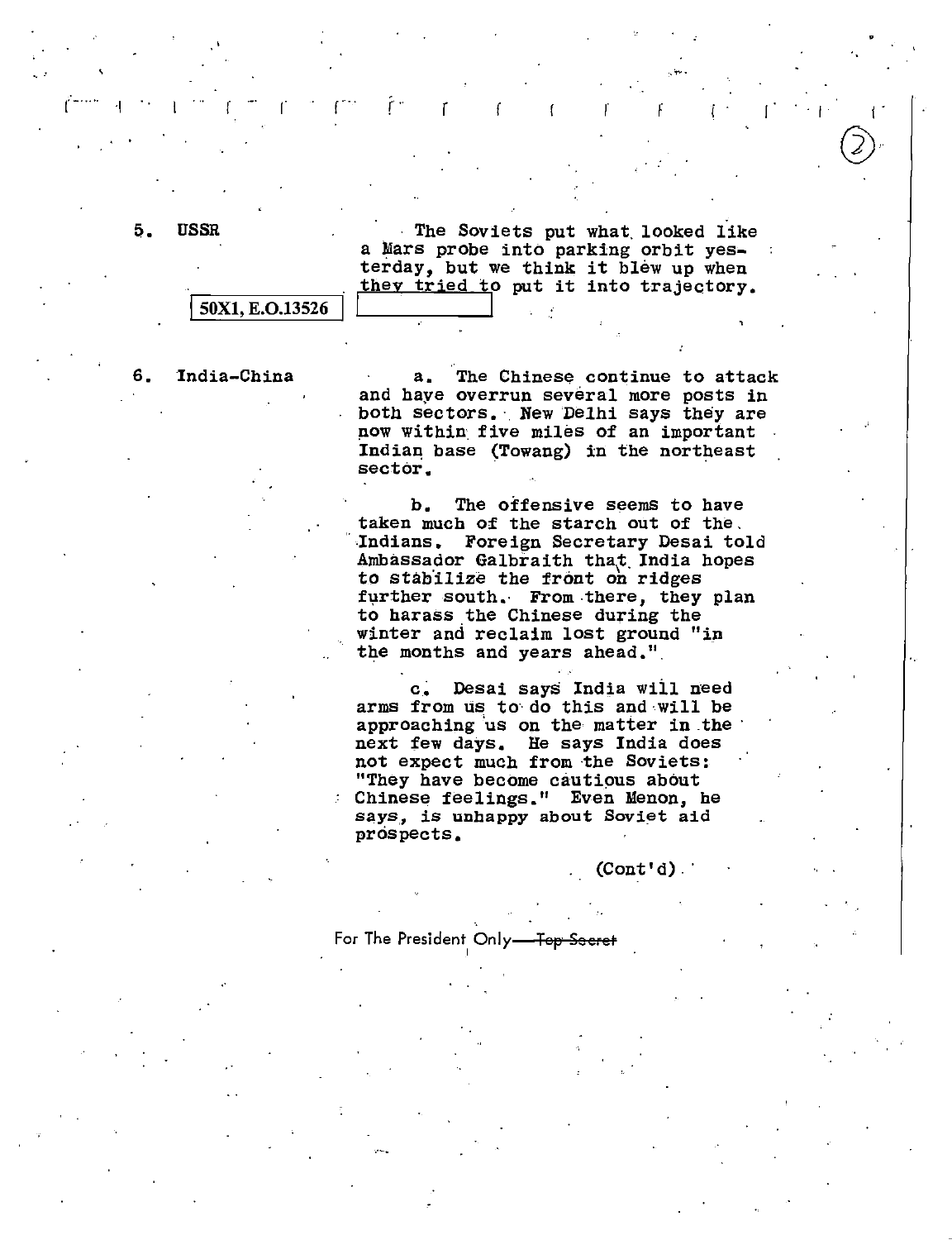d, The baffled Soviet people learned of the dispute for the first time this morning when Pravda published a Soviet call for both sides to settle the affair peacefully.

e, Several neutral states have offered good offices; but New Delhi is refusing to negotiate under military pressure. The Indians have rejected Peiping's proposal for talks until the Chinese first pull<br>back to where they started from in early September.

|  |  | 7. East Germany- |  |
|--|--|------------------|--|
|  |  | Berlin           |  |

 $\mathbb{E} \mathbb{P}^{\mathbb{P}} = \mathbb{P} \left[ \mathbb{P} \left[ \mathbb{P} \left[ \mathbb{P} \left[ \mathbb{P} \left[ \mathbb{P} \left[ \mathbb{P} \left[ \mathbb{P} \left[ \mathbb{P} \left[ \mathbb{P} \left[ \mathbb{P} \left[ \mathbb{P} \left[ \mathbb{P} \left[ \mathbb{P} \left[ \mathbb{P} \left[ \mathbb{P} \left[ \mathbb{P} \left[ \mathbb{P} \left[ \mathbb{P} \left[ \mathbb{P} \left[ \mathbb{P} \left[ \mathbb{P} \left[ \math$ 

'·

 $a.$  After, a lull of several weeks, the East Germans have resumed security construction work along the Helmstedt Autobahn and around West Berlin's borders,

b. Large crews are once again felling trees, cleaning brush, strengthening bunkers and stringing<br>barbed wire fences. They may be putting a third barbed wire fence, around the entire West Berlin perimeter,

c. Along the East-West German border, too, fence-building and mine-laying is again being reported.

d. This all began again about a week ago, so it is not directly in response to the crisis over Cuba.

For The President Only-Top Secret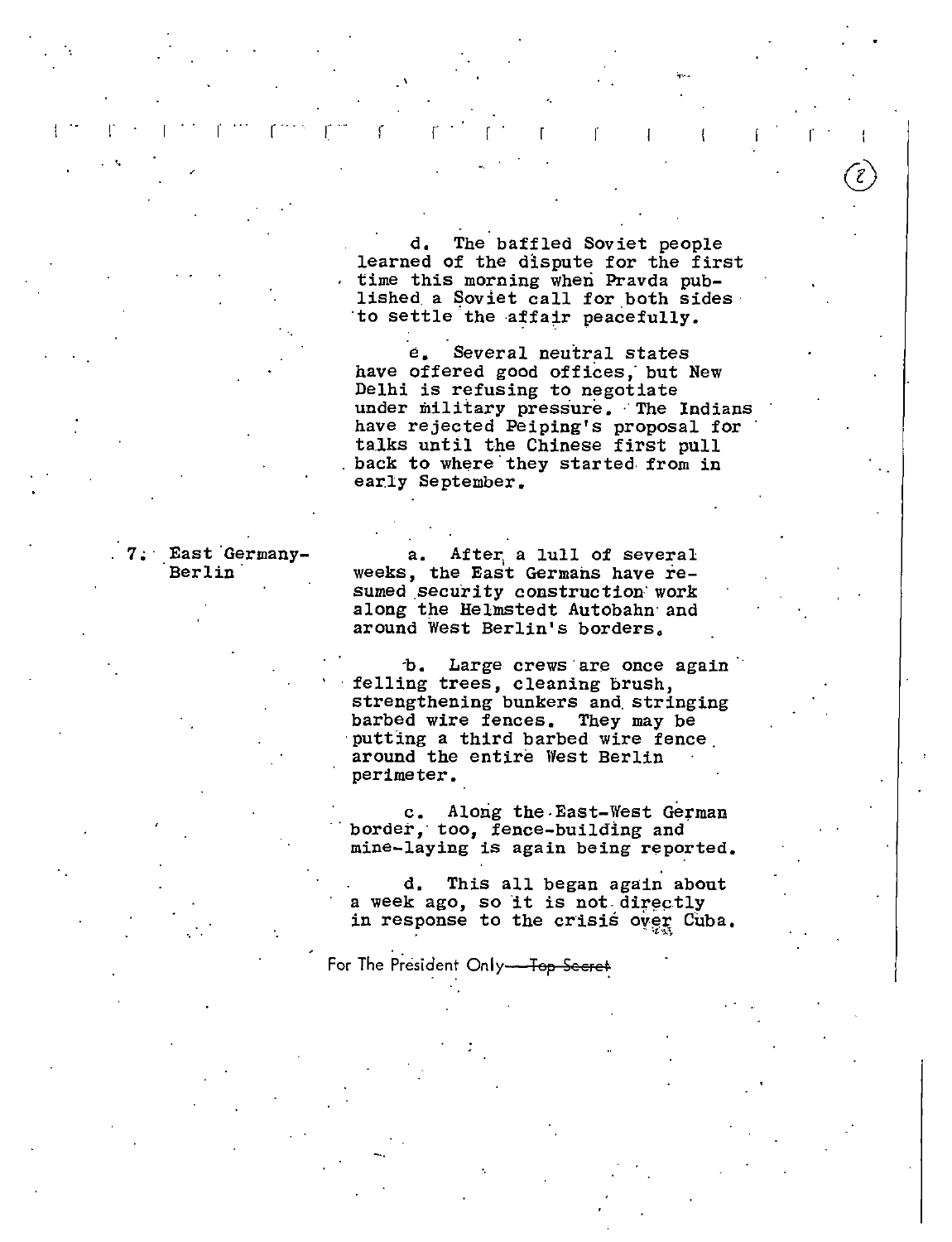South Vietnam a. South Vietnamese units have been alerted to the possibility that the Viet Cong may mount attacks on supply depots and main airfields this Friday, South Vietnam's national<br>holiday,  $\sqrt{\frac{S_0 N_1 + S_2 N_2}{S_1 N_1 + S_2}}$ 50X1, E.O.13526

, and it is the set of the set of  $\mathcal{F}^{\mathcal{A}}$  ,  $\mathcal{F}^{\mathcal{A}}$  ,  $\mathcal{F}^{\mathcal{A}}$  ,  $\mathcal{F}^{\mathcal{A}}$  ,  $\mathcal{F}^{\mathcal{A}}$  ,  $\mathcal{F}^{\mathcal{A}}$  ,  $\mathcal{F}^{\mathcal{A}}$  ,  $\mathcal{F}^{\mathcal{A}}$  ,  $\mathcal{F}^{\mathcal{A}}$  ,  $\mathcal{F}^{\mathcal{A}}$  ,  $\mathcal{F}$ 

b. As often happens before a holiday, we have been getting a number of reports that the Viet Cong plan to step up terrorism for the occasion. In the past, such reports have not proved out too well,

c, This time, however, a concerted series of attacks would give a big boost to the Viet Cong campaign. which. in recent months have been confined to routine though widespread guerrilla<br>actions

9. Congo a, Adoula's government is again appealing to us for military assistance, arguing that unless bold steps are taken immediately to resolve the Katangan problem, Adoula will be .overthrown by-parliament when it reconvenes early next month.

> b. Adoula will postpone opening. of parliament if he thinks it will oust him, but he will continue to use this argumept·and the "we will have to look elsewhere" refrain to press us for aid.

> > : $($ 0nt'd)  $)$

For The President Only<del> - Top</del>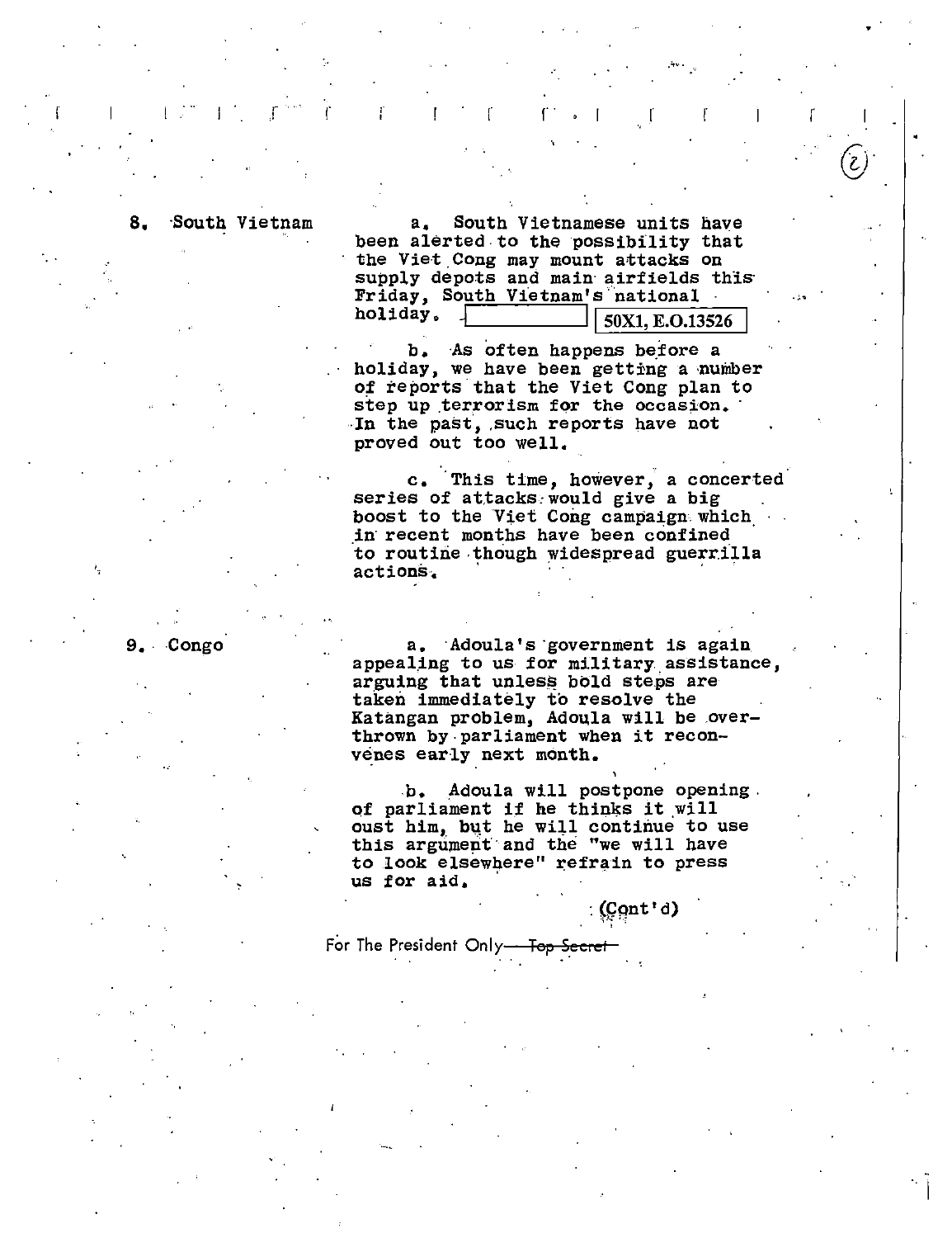c. In Katanga, the UN is getting<br>nowhere trying to convince Tshombé he<br>can buy the minor changes needed to<br>resell the agreements to Leopoldville.

# 50X1, E.O.13526

## For The President Only-Top Secret

 $\mathbf{I}$